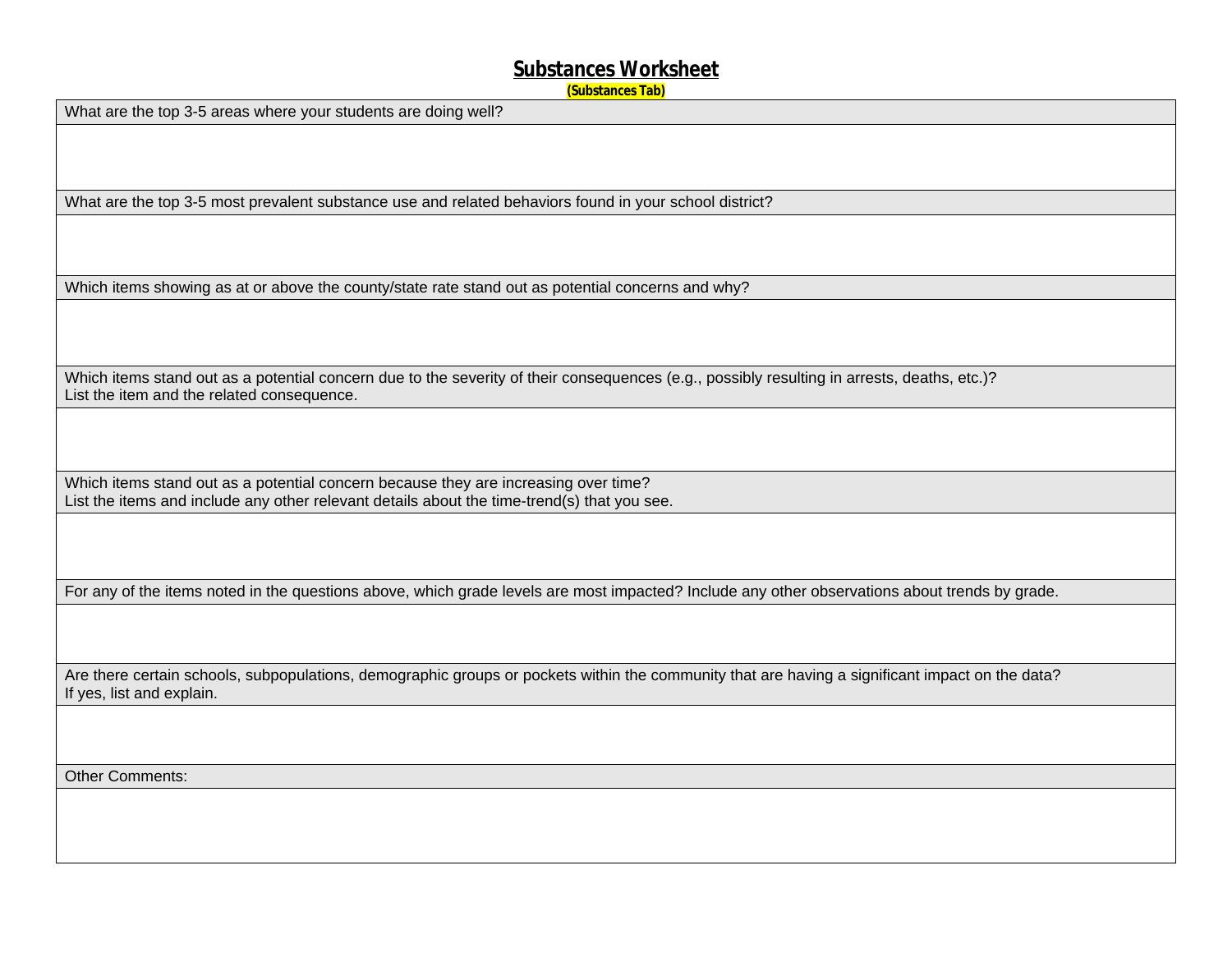### **Social and Emotional Health Data Worksheet**

(Mental Health Tab)

What are the top 3-5 areas where your students are doing well? What are the top 3-5 most prevalent social emotional health related behaviors found in your school district? Which items showing as at or above the county/state rate stand out as potential concerns and why? Which items stand out as a potential concern due to the severity of their consequences (e.g., possibly resulting in arrests, deaths, etc.)? List the item and the related consequence. Which items stand out as a potential concern because they are increasing over time? List the items and include any other relevant details about the time-trend(s) that you see. For any of the items noted in the questions above, which grade levels are most impacted? Include any other observations about trends by grade. Are there certain schools, subpopulations, demographic groups or pockets within the community that are having a significant impact on the data? If yes, list and explain. Other Comments: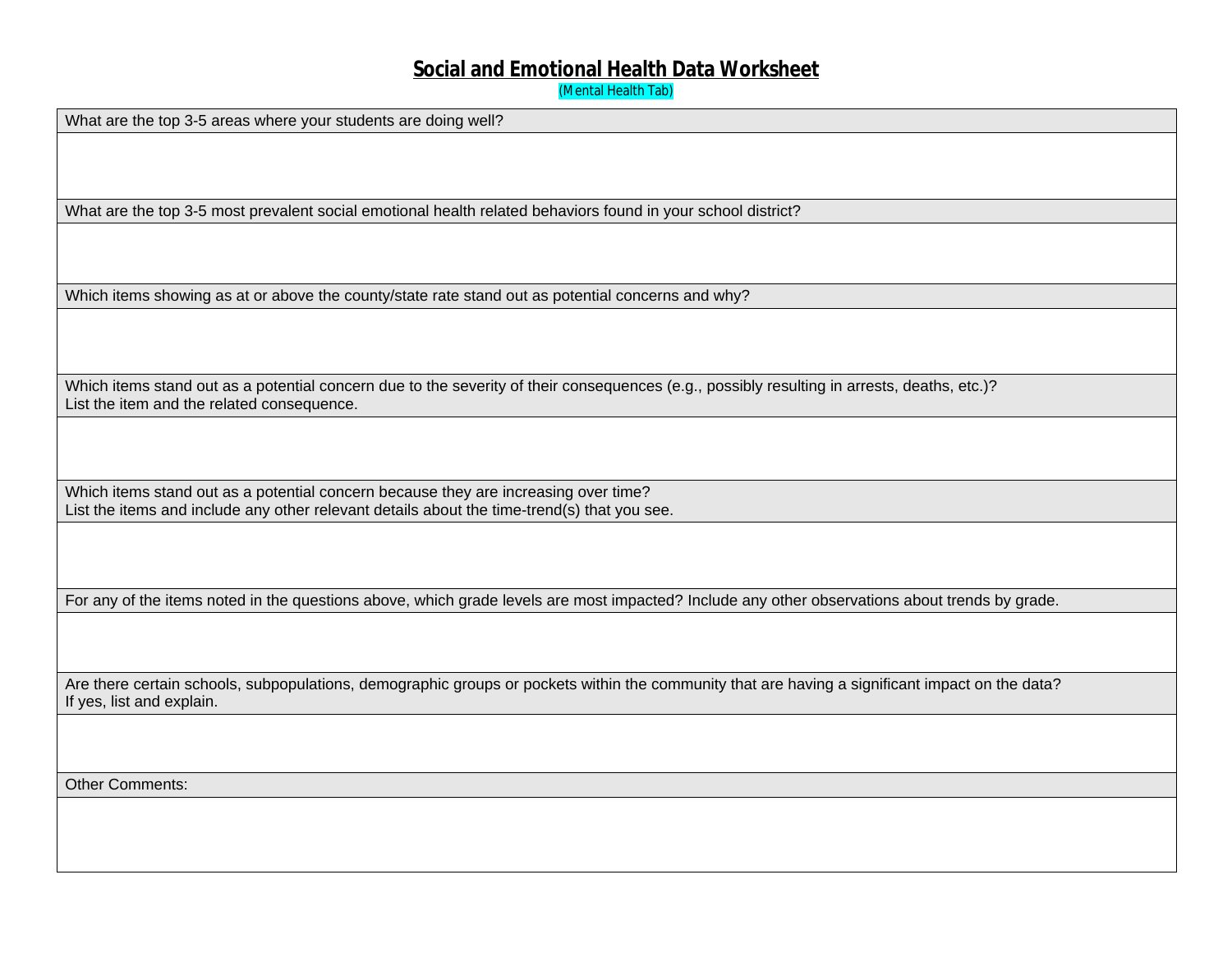# **School- and Community-Related Data Worksheet** *(Analysis is Optional)*

```
(School-Comm Tab)
```

| What are the top 3-5 areas where your students are doing well?<br>What are the top 3-5 most prevalent school-community related behaviors found in your school district?<br>Which items showing as at or above the county/state rate stand out as potential concerns and why?<br>Which items stand out as a potential concern due to the severity of their consequences (e.g., possibly resulting in arrests, deaths, etc.)?<br>List the item and the related consequence.<br>Which items stand out as a potential concern because they are increasing over time?<br>List the items and include any other relevant details about the time-trend(s) that you see.<br>For any of the items noted in the questions above, which grade levels are most impacted? Include any other observations about trends by grade. |
|-------------------------------------------------------------------------------------------------------------------------------------------------------------------------------------------------------------------------------------------------------------------------------------------------------------------------------------------------------------------------------------------------------------------------------------------------------------------------------------------------------------------------------------------------------------------------------------------------------------------------------------------------------------------------------------------------------------------------------------------------------------------------------------------------------------------|
|                                                                                                                                                                                                                                                                                                                                                                                                                                                                                                                                                                                                                                                                                                                                                                                                                   |
|                                                                                                                                                                                                                                                                                                                                                                                                                                                                                                                                                                                                                                                                                                                                                                                                                   |
|                                                                                                                                                                                                                                                                                                                                                                                                                                                                                                                                                                                                                                                                                                                                                                                                                   |
|                                                                                                                                                                                                                                                                                                                                                                                                                                                                                                                                                                                                                                                                                                                                                                                                                   |
|                                                                                                                                                                                                                                                                                                                                                                                                                                                                                                                                                                                                                                                                                                                                                                                                                   |
|                                                                                                                                                                                                                                                                                                                                                                                                                                                                                                                                                                                                                                                                                                                                                                                                                   |
|                                                                                                                                                                                                                                                                                                                                                                                                                                                                                                                                                                                                                                                                                                                                                                                                                   |
|                                                                                                                                                                                                                                                                                                                                                                                                                                                                                                                                                                                                                                                                                                                                                                                                                   |
|                                                                                                                                                                                                                                                                                                                                                                                                                                                                                                                                                                                                                                                                                                                                                                                                                   |
|                                                                                                                                                                                                                                                                                                                                                                                                                                                                                                                                                                                                                                                                                                                                                                                                                   |
|                                                                                                                                                                                                                                                                                                                                                                                                                                                                                                                                                                                                                                                                                                                                                                                                                   |
|                                                                                                                                                                                                                                                                                                                                                                                                                                                                                                                                                                                                                                                                                                                                                                                                                   |
|                                                                                                                                                                                                                                                                                                                                                                                                                                                                                                                                                                                                                                                                                                                                                                                                                   |
|                                                                                                                                                                                                                                                                                                                                                                                                                                                                                                                                                                                                                                                                                                                                                                                                                   |
|                                                                                                                                                                                                                                                                                                                                                                                                                                                                                                                                                                                                                                                                                                                                                                                                                   |
|                                                                                                                                                                                                                                                                                                                                                                                                                                                                                                                                                                                                                                                                                                                                                                                                                   |
|                                                                                                                                                                                                                                                                                                                                                                                                                                                                                                                                                                                                                                                                                                                                                                                                                   |
|                                                                                                                                                                                                                                                                                                                                                                                                                                                                                                                                                                                                                                                                                                                                                                                                                   |
|                                                                                                                                                                                                                                                                                                                                                                                                                                                                                                                                                                                                                                                                                                                                                                                                                   |
|                                                                                                                                                                                                                                                                                                                                                                                                                                                                                                                                                                                                                                                                                                                                                                                                                   |
|                                                                                                                                                                                                                                                                                                                                                                                                                                                                                                                                                                                                                                                                                                                                                                                                                   |
|                                                                                                                                                                                                                                                                                                                                                                                                                                                                                                                                                                                                                                                                                                                                                                                                                   |
|                                                                                                                                                                                                                                                                                                                                                                                                                                                                                                                                                                                                                                                                                                                                                                                                                   |
|                                                                                                                                                                                                                                                                                                                                                                                                                                                                                                                                                                                                                                                                                                                                                                                                                   |
|                                                                                                                                                                                                                                                                                                                                                                                                                                                                                                                                                                                                                                                                                                                                                                                                                   |
| Are there certain schools, subpopulations, demographic groups or pockets within the community that are having a significant impact on the data?                                                                                                                                                                                                                                                                                                                                                                                                                                                                                                                                                                                                                                                                   |
| If yes, list and explain.                                                                                                                                                                                                                                                                                                                                                                                                                                                                                                                                                                                                                                                                                                                                                                                         |
|                                                                                                                                                                                                                                                                                                                                                                                                                                                                                                                                                                                                                                                                                                                                                                                                                   |
|                                                                                                                                                                                                                                                                                                                                                                                                                                                                                                                                                                                                                                                                                                                                                                                                                   |
|                                                                                                                                                                                                                                                                                                                                                                                                                                                                                                                                                                                                                                                                                                                                                                                                                   |
| <b>Other Comments:</b>                                                                                                                                                                                                                                                                                                                                                                                                                                                                                                                                                                                                                                                                                                                                                                                            |
|                                                                                                                                                                                                                                                                                                                                                                                                                                                                                                                                                                                                                                                                                                                                                                                                                   |
|                                                                                                                                                                                                                                                                                                                                                                                                                                                                                                                                                                                                                                                                                                                                                                                                                   |
|                                                                                                                                                                                                                                                                                                                                                                                                                                                                                                                                                                                                                                                                                                                                                                                                                   |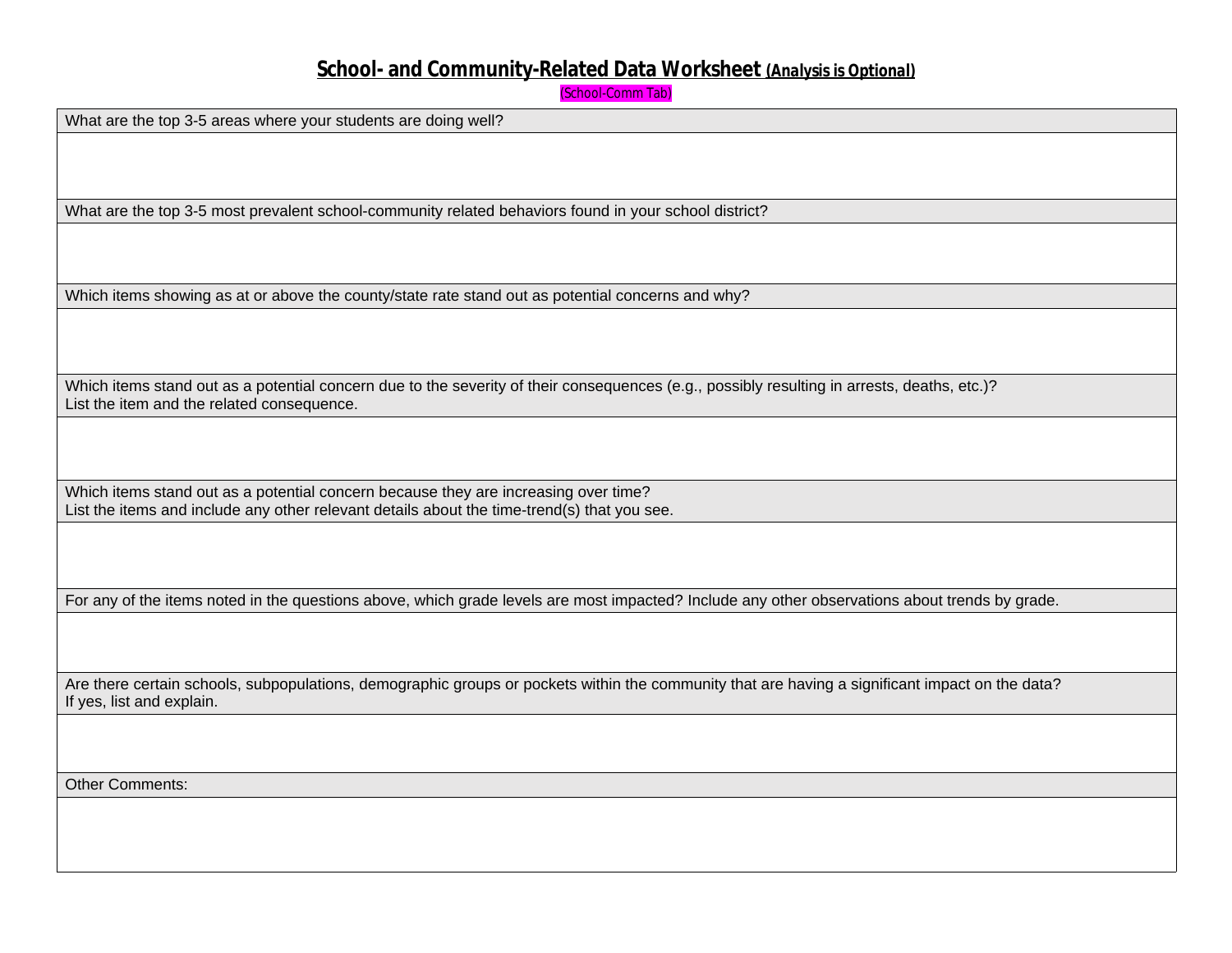# **Developing Your Problem Statements Worksheet**

(Logic Model Tab

**1a.** What are all of the priority issues determined in the **Substance Use and Related Behaviors** Tab?

**1b.** How do these priority data points relate to any very general issues such as youth drinking, marijuana use, vaping? Examples: *30-day alcohol use by 10th graders* and *binge drinking* data points would both fit into a problem statement of Youth Alcohol Use.

**1c.** Use the general issues identified in 1b. to write very general, broad problem statements as needed. You may have only one problem statement or more than one depending on the number of broad categories from 1b. Examples: High Rates of Alcohol Use by Students, Low Perception of Risk of Marijuana Use.

**2a.** What are all of the priority issues determined in the **Social and Emotional Health** Tab?

**2b.** How do these priority data points relate to any very general issues such as depression, suicide, etc.? For example: *Felt Depressed or Sad Most Days* and *I Think I Am A Failure* data points would both fit into a problem statement of Youth Depressive Symptoms and *I Stopped Doing Usual Activities* and *Considered Suicide* data points would both fit into a problem statement of Suicide Ideation.

**2c.** Use the general issues identified in 2b. to write very general, broad problem statements as needed. You may have only one problem statement or more than one depending on the number of broad categories from 2b. Examples: High Rates of Depressive Symptoms, High Rates of Suicide Ideation.

**3a.** What are all of the priority issues determined in the **School/Community-Related Data** Tab?

**3b.** How do these priority data points relate to any very general issues such as student commitment to school, pro-social involvement? For example: *School Is Important Later in Life* and *I Feel Safe at My School* data points would both fit into a problem statement of Student Commitment to School and *I Volunteer* and *I Do Not Participate in Pro-Social Activities* data points would both fit into a problem statement of Pro-Social Involvement.

**3c.** Use the general issues identified in 2b. to write very general, broad problem statements as needed. You may have only one problem statement or more than one depending on the number of broad categories from 2b. Examples: High Rates of Depressive Symptoms, High Rates of Suicide Ideation.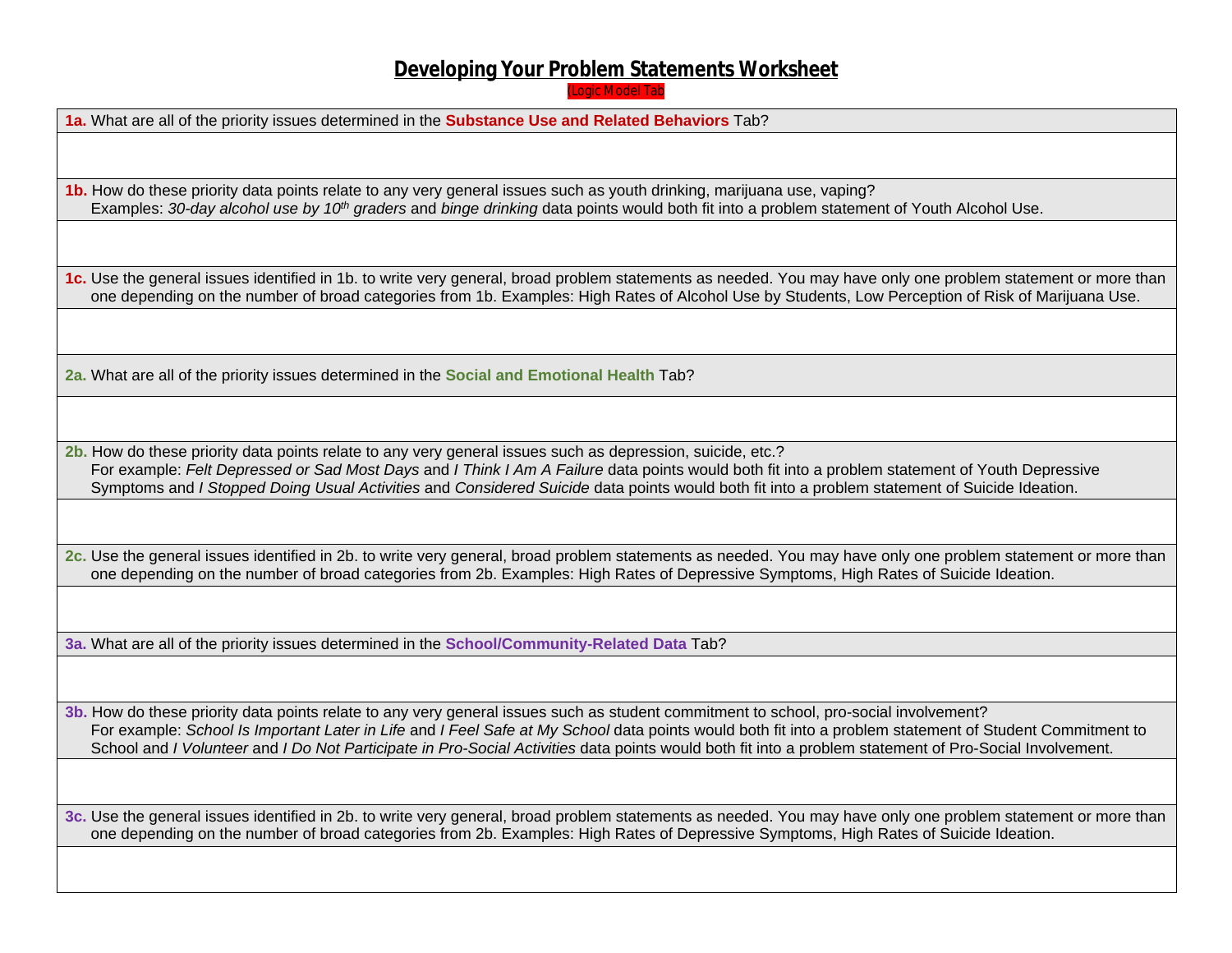# **Risk & Protective Factor Data Worksheet**

(PAYS Risk & Protection Worksheet)

What are the top 3-5 areas where your students are doing well?

What are the five (5) highest overall risk factors? What are the three lowest (3) protective factors?

Which risk factors were selected as high-risk risk when analyzing each grade? Which protective factors were selected as low protection when analyzing each grade? List the grade and risk/protective factor.

Which risk factors presenting as above the state rate, and protective factors below the state rate, stand out as potential concerns and why? (Risk factors that are low but above the state rate, may be less of a concern as compared to a risk factor that is impacting more youth but falls under the state rate.)

Which risk/protective factors stand out as a potential concern because they are increasing/decreasing over time? List the items and include any other relevant details about the time trends you see.

Review the CTC Risk Factors & Related Behaviors Chart to have a better understanding of how RF relates to problem behaviors. Note: This is a separate handout. Which risk/protective factors are likely to be most influential on the problems you prioritized in the Substances, Mental Health, and School-Comm tabs?

For any of the items noted in the questions above, which grade levels are most impacted? Include any other observations about trends by grade.

Are there certain school districts, subpopulations, demographic groups or pockets within the community that are having a significant impact on the data? If yes, list and explain.